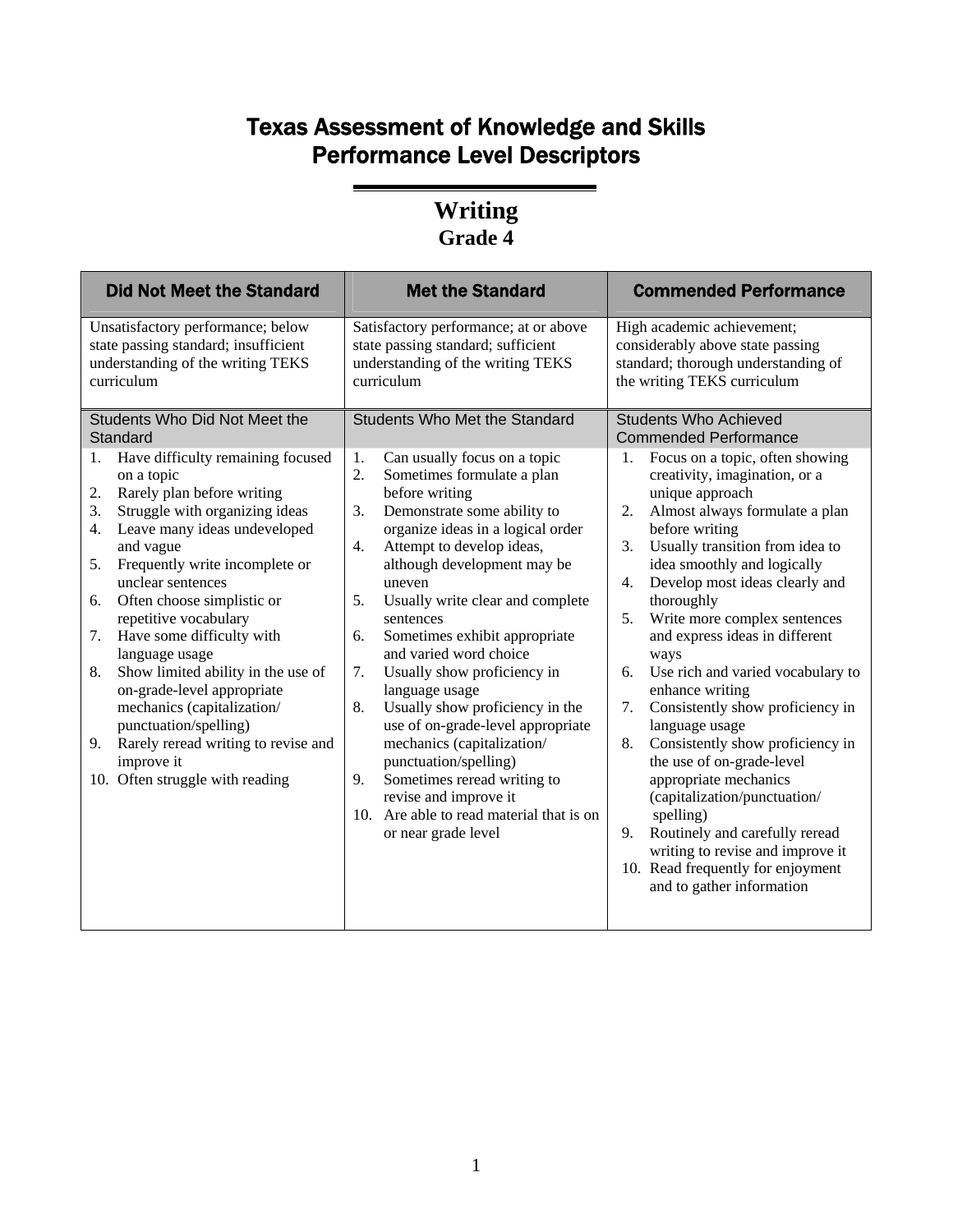## Texas Assessment of Knowledge and Skills Performance Level Descriptors

#### **Writing Grade 7**

| Unsatisfactory performance; below<br>Satisfactory performance; at or above<br>High academic achievement;<br>state passing standard; insufficient<br>state passing standard; sufficient<br>considerably above state passing<br>understanding of the writing TEKS<br>standard; thorough understanding of<br>understanding of the writing TEKS<br>the writing TEKS curriculum<br>curriculum<br>curriculum<br>Students Who Did Not Meet the<br><b>Students Who Met the Standard</b><br><b>Students Who Achieved</b><br>Standard<br><b>Commended Performance</b><br>Focus on a topic, often showing<br>Have difficulty remaining<br>Can usually focus on a topic<br>1.<br>1.<br>1.<br>focused on a topic<br>Usually use pre-writing strategies<br>innovation, imagination, or a<br>2.<br>Seldom use or apply pre-writing<br>Demonstrate some ability to<br>unique approach<br>3.<br>2.<br>strategies effectively<br>organize ideas in a logical order<br>Independently select and use<br>2.<br>Struggle to organize ideas<br>Attempt to develop ideas,<br>appropriate pre-writing strategies<br>3.<br>4.<br>Leave many ideas undeveloped<br>Consistently transition from idea<br>although development may be<br>3.<br>4.<br>to idea smoothly and logically<br>and vague<br>uneven<br>Have difficulty writing clear and<br>Develop most ideas clearly and<br>5.<br>Usually write clear and complete<br>4.<br>5.<br>sentences, including simple and<br>complete sentences<br>thoroughly<br>Use simplistic, repetitive<br>Consistently and accurately vary<br>complex<br>5.<br>6.<br>Sometimes exhibit appropriate<br>vocabulary<br>sentence structures<br>6.<br>Show limited proficiency in<br>and varied word choice<br>Use rich and varied vocabulary to<br>7.<br>6.<br>English language usage<br>Usually show proficiency in usage<br>enhance writing<br>7.<br>Consistently show proficiency in<br>Show limited ability in the use<br>of the English language<br>7.<br>8.<br>Usually show proficiency in the<br>of on-grade-level appropriate<br>usage of the English language<br>8.<br>mechanics (capitalization/<br>use of on-grade-level appropriate<br>Consistently show proficiency in<br>8.<br>the use of on-grade-level<br>punctuation/spelling)<br>mechanics<br>May reread writing but rarely<br>appropriate mechanics<br>(capitalization/punctuation/<br>9.<br>revise and edit effectively<br>(capitalization/punctuation/<br>spelling)<br>10. Have little proficiency with<br>Use rereading to revise and edit<br>9.<br>spelling)<br>Carefully and meticulously reread<br>reference sources and seldom<br>writing<br>9.<br>10. Sometimes use reference sources<br>to enhance and polish writing<br>use them<br>to improve and correct writing<br>10. Frequently use reference sources<br>11. Often struggle with reading<br>11. Can read material on or near<br>to enhance writing<br>11. Read frequently for enjoyment<br>grade level<br>and for a variety of other | <b>Did Not Meet the Standard</b> | <b>Met the Standard</b> | <b>Commended Performance</b> |
|----------------------------------------------------------------------------------------------------------------------------------------------------------------------------------------------------------------------------------------------------------------------------------------------------------------------------------------------------------------------------------------------------------------------------------------------------------------------------------------------------------------------------------------------------------------------------------------------------------------------------------------------------------------------------------------------------------------------------------------------------------------------------------------------------------------------------------------------------------------------------------------------------------------------------------------------------------------------------------------------------------------------------------------------------------------------------------------------------------------------------------------------------------------------------------------------------------------------------------------------------------------------------------------------------------------------------------------------------------------------------------------------------------------------------------------------------------------------------------------------------------------------------------------------------------------------------------------------------------------------------------------------------------------------------------------------------------------------------------------------------------------------------------------------------------------------------------------------------------------------------------------------------------------------------------------------------------------------------------------------------------------------------------------------------------------------------------------------------------------------------------------------------------------------------------------------------------------------------------------------------------------------------------------------------------------------------------------------------------------------------------------------------------------------------------------------------------------------------------------------------------------------------------------------------------------------------------------------------------------------------------------------------------------------------------------------------------------------------------------------------------------------------------------------------------------------------------------------------------------------------------------------------------------------------------------------------------------------------|----------------------------------|-------------------------|------------------------------|
|                                                                                                                                                                                                                                                                                                                                                                                                                                                                                                                                                                                                                                                                                                                                                                                                                                                                                                                                                                                                                                                                                                                                                                                                                                                                                                                                                                                                                                                                                                                                                                                                                                                                                                                                                                                                                                                                                                                                                                                                                                                                                                                                                                                                                                                                                                                                                                                                                                                                                                                                                                                                                                                                                                                                                                                                                                                                                                                                                                            |                                  |                         |                              |
|                                                                                                                                                                                                                                                                                                                                                                                                                                                                                                                                                                                                                                                                                                                                                                                                                                                                                                                                                                                                                                                                                                                                                                                                                                                                                                                                                                                                                                                                                                                                                                                                                                                                                                                                                                                                                                                                                                                                                                                                                                                                                                                                                                                                                                                                                                                                                                                                                                                                                                                                                                                                                                                                                                                                                                                                                                                                                                                                                                            |                                  |                         |                              |
| purposes                                                                                                                                                                                                                                                                                                                                                                                                                                                                                                                                                                                                                                                                                                                                                                                                                                                                                                                                                                                                                                                                                                                                                                                                                                                                                                                                                                                                                                                                                                                                                                                                                                                                                                                                                                                                                                                                                                                                                                                                                                                                                                                                                                                                                                                                                                                                                                                                                                                                                                                                                                                                                                                                                                                                                                                                                                                                                                                                                                   |                                  |                         |                              |